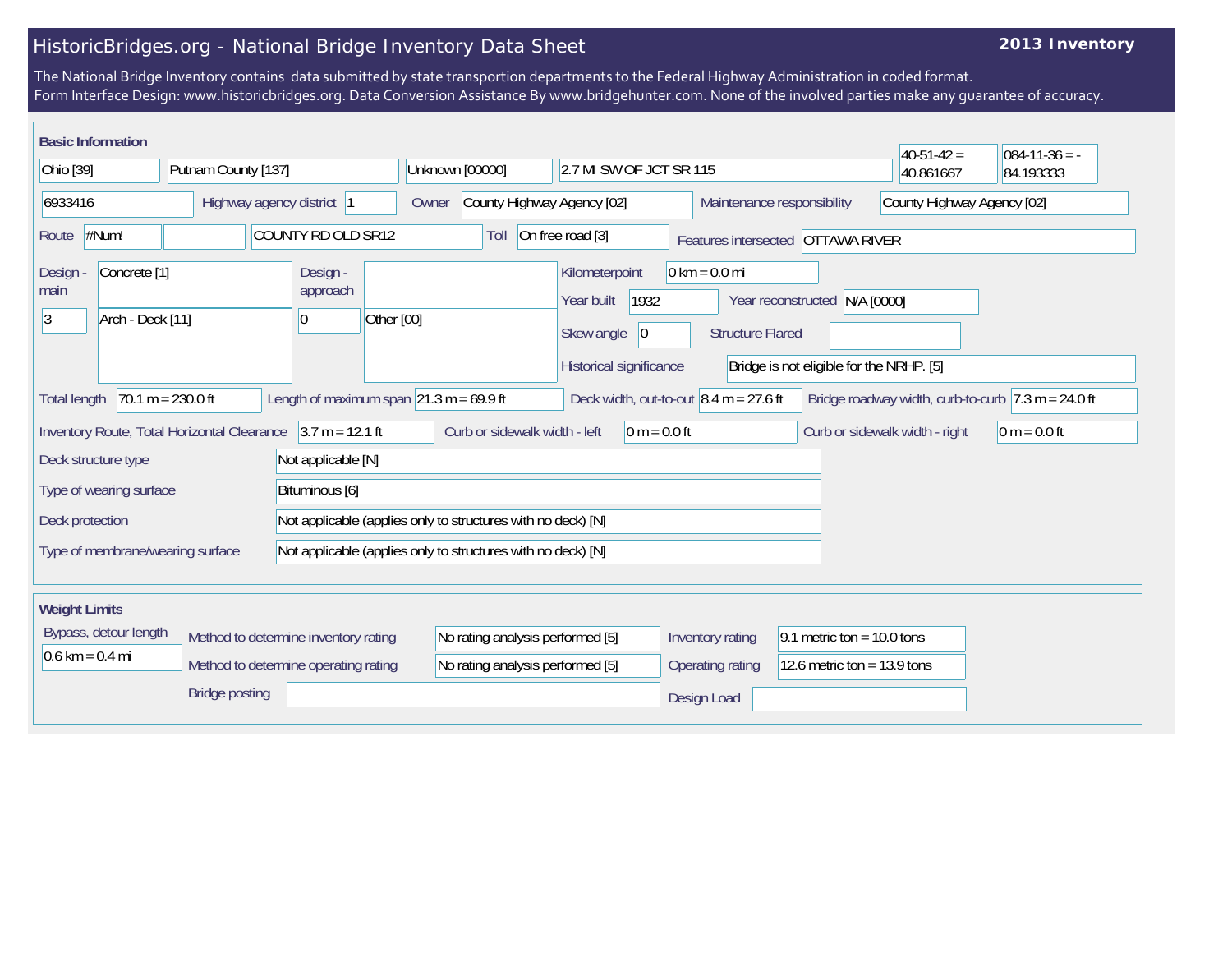| <b>Functional Details</b>                                                                                                             |                                                                                |  |  |  |  |  |  |
|---------------------------------------------------------------------------------------------------------------------------------------|--------------------------------------------------------------------------------|--|--|--|--|--|--|
| 612<br>Average daily truck traffi 5<br>Average Daily Traffic                                                                          | Year 2009<br>2034<br>Future average daily traffic<br>849<br>%<br>Year          |  |  |  |  |  |  |
| Road classification<br>Major Collector (Rural) [07]                                                                                   | Approach roadway width<br>Lanes on structure  1<br>$8.2 m = 26.9 ft$           |  |  |  |  |  |  |
| Type of service on bridge Highway [1]                                                                                                 | Direction of traffic One lane bridge for 2 - way traffic [3]<br>Bridge median  |  |  |  |  |  |  |
| Parallel structure designation<br>No parallel structure exists. [N]                                                                   |                                                                                |  |  |  |  |  |  |
| Waterway [5]<br>Type of service under bridge                                                                                          | Navigation control<br>Lanes under structure<br> 0                              |  |  |  |  |  |  |
| $0 = N/A$<br>Navigation vertical clearanc                                                                                             | Navigation horizontal clearance $ 0 = N/A$                                     |  |  |  |  |  |  |
| Minimum navigation vertical clearance, vertical lift bridge                                                                           | Minimum vertical clearance over bridge roadway<br>$99.99 m = 328.1 ft$         |  |  |  |  |  |  |
| Minimum lateral underclearance reference feature Feature not a highway or railroad [N]                                                |                                                                                |  |  |  |  |  |  |
| Minimum lateral underclearance on right $0 = N/A$                                                                                     | Minimum lateral underclearance on left $0 = N/A$                               |  |  |  |  |  |  |
| Minimum vertical underclearance reference feature Feature not a highway or railroad [N]<br>Minimum Vertical Underclearance $ 0 = N/A$ |                                                                                |  |  |  |  |  |  |
| Appraisal ratings - underclearances N/A [N]                                                                                           |                                                                                |  |  |  |  |  |  |
|                                                                                                                                       |                                                                                |  |  |  |  |  |  |
| <b>Repair and Replacement Plans</b>                                                                                                   |                                                                                |  |  |  |  |  |  |
| Type of work to be performed                                                                                                          | Work done by                                                                   |  |  |  |  |  |  |
|                                                                                                                                       | Bridge improvement cost<br>Roadway improvement cost                            |  |  |  |  |  |  |
|                                                                                                                                       | Length of structure improvement<br>Total project cost                          |  |  |  |  |  |  |
|                                                                                                                                       | Year of improvement cost estimate                                              |  |  |  |  |  |  |
|                                                                                                                                       | Border bridge - state<br>Border bridge - percent responsibility of other state |  |  |  |  |  |  |
|                                                                                                                                       | Border bridge - structure number                                               |  |  |  |  |  |  |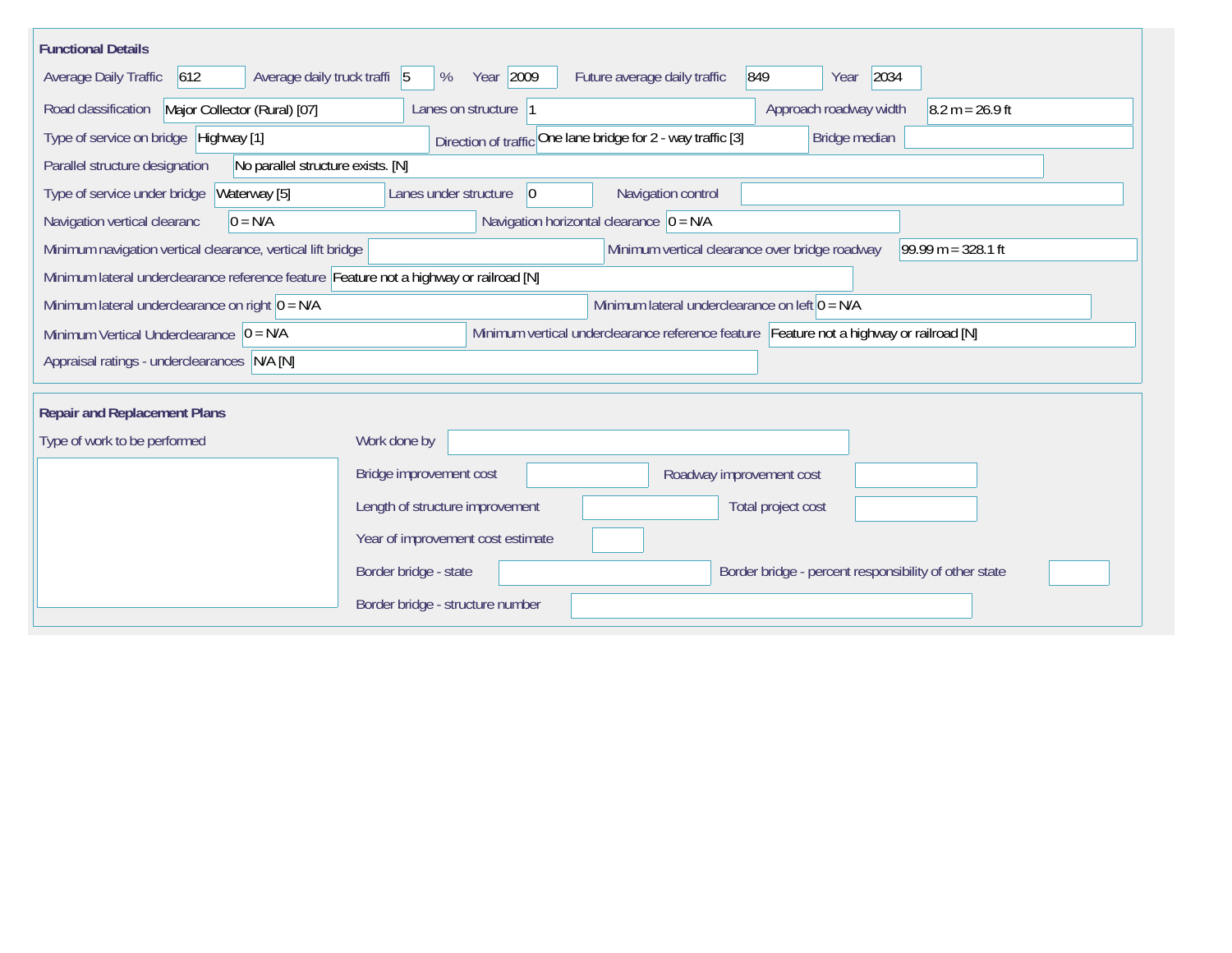| <b>Inspection and Sufficiency</b>                 |                                                                                    |                                                                                                                          |                                                                                                                    |  |  |  |  |  |  |
|---------------------------------------------------|------------------------------------------------------------------------------------|--------------------------------------------------------------------------------------------------------------------------|--------------------------------------------------------------------------------------------------------------------|--|--|--|--|--|--|
| Posted for load [P]<br>Structure status           |                                                                                    | Appraisal ratings -<br>structural                                                                                        | Basically intolerable requiring high priority of corrrective action [3]                                            |  |  |  |  |  |  |
| Condition ratings - superstructure Poor [4]       |                                                                                    | Appraisal ratings -<br>roadway alignment                                                                                 | Better than present minimum criteria [7]                                                                           |  |  |  |  |  |  |
| Condition ratings - substructure                  | Poor $[4]$                                                                         | Appraisal ratings -                                                                                                      | Meets minimum tolerable limits to be left in place as is [4]                                                       |  |  |  |  |  |  |
| Condition ratings - deck                          | Poor $[4]$                                                                         | deck geometry                                                                                                            |                                                                                                                    |  |  |  |  |  |  |
| Scour                                             | required. [4]                                                                      | Bridge foundations determined to be stable for assessed or calculated scour conditions; field review indicates action is |                                                                                                                    |  |  |  |  |  |  |
| Channel and channel protection                    | minor stream bed movement evident. Debris is restricting the channel slightly. [6] |                                                                                                                          | Bank is beginning to slump. River control devices and embankment protection have widespread minor damage. There is |  |  |  |  |  |  |
| Appraisal ratings - water adequacy                | Better than present minimum criteria [7]                                           |                                                                                                                          | Structurally deficient [1]<br>Status evaluation                                                                    |  |  |  |  |  |  |
| Pier or abutment protection                       |                                                                                    |                                                                                                                          | 30.1<br>Sufficiency rating                                                                                         |  |  |  |  |  |  |
| Culverts                                          | Not applicable. Used if structure is not a culvert. [N]                            |                                                                                                                          |                                                                                                                    |  |  |  |  |  |  |
| Traffic safety features - railings                |                                                                                    |                                                                                                                          |                                                                                                                    |  |  |  |  |  |  |
| Traffic safety features - transitions             |                                                                                    |                                                                                                                          |                                                                                                                    |  |  |  |  |  |  |
| Traffic safety features - approach guardrail      |                                                                                    |                                                                                                                          |                                                                                                                    |  |  |  |  |  |  |
| Traffic safety features - approach guardrail ends |                                                                                    |                                                                                                                          |                                                                                                                    |  |  |  |  |  |  |
| December 2012 [1212]<br>Inspection date           | Designated inspection frequency                                                    | 12                                                                                                                       | <b>Months</b>                                                                                                      |  |  |  |  |  |  |
| Underwater inspection                             | Not needed [N]                                                                     | Underwater inspection date                                                                                               |                                                                                                                    |  |  |  |  |  |  |
| Fracture critical inspection                      | Not needed [N]                                                                     | Fracture critical inspection date                                                                                        |                                                                                                                    |  |  |  |  |  |  |
| Other special inspection                          | Not needed [N]                                                                     | Other special inspection date                                                                                            |                                                                                                                    |  |  |  |  |  |  |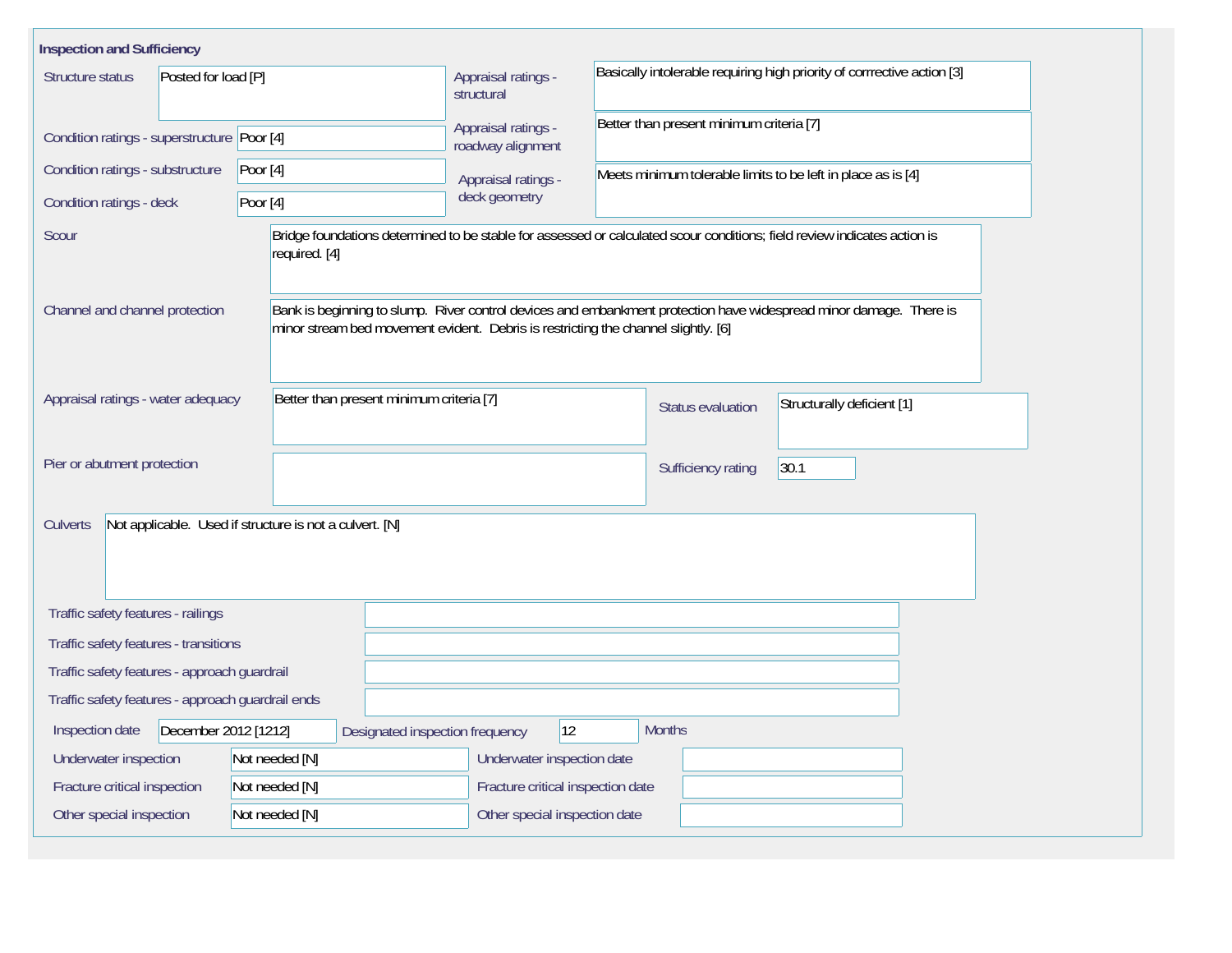| Structure File Number: 6933416<br>Inventory Bridge Number: PUT OLD12 16400 N                                                            | <b>BR. Type: CONCRETE/ARCH/FILLED</b>                   |
|-----------------------------------------------------------------------------------------------------------------------------------------|---------------------------------------------------------|
|                                                                                                                                         |                                                         |
| Sufficiency Rating: 030.1 SD<br><b>ROUTE CARRIED "ON" THE STRUCTURE OTTAWA RIVER</b>                                                    | Date of Last Inventory Update:                          |
| District: 01<br>County: PUTNAM<br>(101) Location: 2.7 MI SW OF JCT SR 115                                                               | (102) Facility Carried: COUNTY RD OLD SR12              |
| (2) FIPS Code: PUT 00000-FIPS NOT ENTERED<br>(103) Route On Bridge: COUNTY                                                              | (104) Route Under Bridge: NON HIGHWAY TRAFFIC ON BRIDGE |
| (9) Direction of Traffic: ONE LANE BRIDGE FOR 2-WAY<br>(10) Temporary: N<br>(11) Truck Network: N                                       | (12) Parallel: N                                        |
| (100) Type Serv: (On): HIGHWAY                                                                                                          | (Under): WATERWAY                                       |
| <b>Inventory Route Data</b><br>(63) Main Spans Number: 3<br>Type: CONCRETE/ARCH/FILLED                                                  |                                                         |
| (3) Route On/Under: ROUTE CARRIED "ON" THE STR Hwy Sys: COUNTY HIGHWAY (TOWNS<br>Approach Spans Number: 0<br>Type: NONE/NONE/NONE       |                                                         |
| Route No: OLD12<br>Dir: NOT APPLICABLE<br>Des: MAINLINE<br>Pref: N<br>Total Spans: 3<br>(65) Max Span: 70 Ft                            | (66) Overall Leng: 230 Ft                               |
| (4) Feature Intersected: OTTAWA RIVER<br>(70) Substructure<br>(71) Foundation and Scour Information                                     |                                                         |
| (5) County: SUG<br>Mileage: 16400<br>Special Desig: N<br>Abut-Rear<br>Matl: CONCRETE<br>Type: CELLULAR OR "U"                           | Fnd: UNKNOWN                                            |
| (6) Avg. Daily Traffic (ADT): 612<br>(7) ADT Year: 2009<br>Abut-Fwd<br>Matl: CONCRETE<br>Type: CELLULAR OR "U"                          | Fnd: UNKNOWN                                            |
| (8) Truck Traf: 30<br>(14) NHS: NON-NHS BRG E (15) Corridor: N<br>Pier-Pred<br>Matl: CONCRETE<br>Type: GRAVITY                          | Fnd: UNKNOWN                                            |
| (16) Functional Class: RURAL - MAJOR COLLECTOR<br>(19) Strahnt: NON-STRAHNET BRIDGES<br>Pier-Other<br>Matl: NONE<br>Type: NONE          | Fnd: UNKNOWN                                            |
| <b>Intersected Route Data</b><br>Pier-Other<br>Matl: NONE<br>Type: NONE                                                                 | Fnd: UNKNOWN                                            |
| (22) Route On/Under:<br>Hwy Sys:<br>Other:<br>No of Piers Predominate:                                                                  | Other:                                                  |
| Pref:<br>Route No:<br>Dir:<br>Des:<br>(74) Scour: ACTION IS REQUIRED TO PROTECT EXPOSED FO<br>(86) Stream Velocity: 00000               |                                                         |
| (23) Feature Intersected:<br>(189) Dive: N Freq: 0<br>Probe: Y Freq: 0                                                                  | (75) Chan Prot: OTHER (GRASS, BUSHES, TREES)            |
| (24) County:<br>Special Desig:<br>Mileage: 0000<br>(189) Date of last Dive Insp:<br>(152) Drainage Area: UUU Sq Mi                      |                                                         |
| (25) Avg. Daily Traffic (ADT):<br>(26) ADT Year:<br><b>Clearance Under the Bridge</b>                                                   |                                                         |
| (27) Truck Traf:<br>(28) NHS: -<br>(29) Corridor: N<br><b>NC: 0.0 Ft</b><br>(156) Min. Horiz Under Clear:                               | Card: 0.0 Ft                                            |
| (36) Strahnt:<br>(30) Functional Class:<br>(157) Prac Max Vrt Under Clear:<br>$0.0$ Ft                                                  |                                                         |
| <b>Clearance On the Bridge</b><br>(77) Min Vert Under Clear:<br>NC: 0.0 Ft                                                              | Card: 0.0 Ft                                            |
| NC: 0.0<br>Card: 12.0 Ft<br>(154) Min. Hriz on Bridge:<br>(78) Min Lat Under Clear:<br>NC: 0.0/0.0 Ft                                   | Card: 0.0/0.0 Ft                                        |
| 9999.9 Ft<br>(155) Prac Max Vert On Brg:<br><b>Load Rating Information</b>                                                              | (88-89) Appraisal                                       |
| (67) Min Vrt Clr On Brg:<br>NC:0.0<br>Card: 9999.9 Ft<br>(48) Design Load: UNKNOWN                                                      | (Including calculated Items)                            |
| (80) Min Latl Clr:<br>NC: 0.0/0.0 Ft<br>Card: 0.0/0.0 Ft<br>Opr Rat Fact: 0.390 LD:                                                     |                                                         |
| (81) Vrt Clr Lft:<br>$0.0$ Ft<br>Inv Rat Fact: 0.280 LD:                                                                                |                                                         |
| <b>Structure Information</b><br>(83) Ohio Percent of Legal Load: 35                                                                     | (88) Waterway Adequacy: 7                               |
| (38) Bypass Length: 04 Miles<br>Year of Rating: 2009                                                                                    | (89) Approach Alignment: 7                              |
| (39) Latitude: 40 Deg 51 Min 42.00 Sec<br>Longitude: 84 Deg 11 Min 36.00 Sec<br>(84) Analysis: FIELD EVALUATION AND DOCUMENTED ENGINEER | Calc Gen Appraisal: 3                                   |
| (40) Toll: ON FREE ROAD, THE STRUCTU<br>(85) Rate Soft: NO CALCULATIONS WERE DONE FOR LOADING RA                                        | Calc Deck Geometry: 4                                   |
| (41) Date Built: 7/1/1932<br>(42) Major Rehabilitation:<br>Analysis on Bars: NOT ON BARS [DEFAULT]                                      | Calc Underclearance: N                                  |
| (43) No. Lanes On: 1<br>No. Lanes Under: 0<br>PE#: 0                                                                                    |                                                         |
| (44) Horiz Curve:<br>(45) Skew: 0 Deg<br><b>Approach Information</b>                                                                    |                                                         |
| (49) App. Rdw Width: 27 Ft<br>(50) Brg. Rdw Width: 24.0 Ft<br>(109) Approach Guardrail: FLEXIBLE STEEL PLATE                            |                                                         |
| (51) Deck Width: 27.7 Ft<br>Deck Area: 6372 Sq. Ft<br>(110) Approach Pavement: BITUMINOUS                                               | (111) Grade: GOOD                                       |
| (52) Median Type: NONE/NON BARRIER/NO JOINT<br><b>Culvert Information</b>                                                               |                                                         |
| (53) Bridge Median: NO MEDIAN<br>(131) Culvert Type: NOT A CULVERT OR RIGID FRAME                                                       | (127) Length: 0.0 Ft                                    |
| (54) Sidewalks:<br>(right) 0.0 Ft<br>(left) $0.0$ Ft<br>$(129)$ Depth of Fill: 0.0 Ft                                                   | (130) Headwalls: NONE OR NOT APPLICABLE (NOT A CU       |
| (55) Type Curb or Sidewalks:<br><b>General Information</b>                                                                              |                                                         |
| (Left) Matl: CONCRETE<br>Type: OPEN GRID<br>(121) Main Member: NOT APPLICABLE (CULVERTS, TRUSSES, ARCHE                                 | (122) Moment Plate: NO MOMENT PLATES                    |
| Type: OPEN GRID<br>(Right) Matl: CONCRETE<br>(169) Expansion Joint: NONE                                                                |                                                         |
| (56) Flared: N<br>(57) Composite: N - NON_COMPOSITE<br>(124) Bearing Devices: NONE                                                      |                                                         |
| (58) Railing: REINFORCED CONCRETE PARAPET<br>(126) Navigation: Control-N<br>Vert Clr: 0.0 Ft                                            | Horiz Clear: 0.0 Ft                                     |
| (59) Deck Drainage: OVER THE SIDE (WITH DRIP STRIP)<br>(193) Spec Insp: N<br>Freq: 0                                                    | Date:                                                   |
| (60) Deck Type: NONE<br>(188) Fracture Critical Insp: N<br>Freq: 0                                                                      | Date:                                                   |
| (61) Deck Protection: External: NONE OR NOT APPLICABLE<br>(138) Long Member: NOT APPLICABLE (I.E. CULVERT, BEAM, SLAB                   | (135) Hinges: NOT APPLICABLE (STRUCTURES WITH NO        |
| Internal: NONE OR NOT APPLICABLE<br>(141) Structural Steel Memb: NONE                                                                   | (139) Framing: NONE OR NOT APPLICABLE                   |
| (62) Wearing Surface: BITUMINOUS (ASPHALTIC CONCRETE) - OVERLA                                                                          | Railing: N                                              |
| Thickness: 2.0 in (119) Date of Wearing Surface:<br>Pay Wt: 0 pounds                                                                    | Prime Loc: NONE (I.E. Paint: NONE OR NOT APPLICABLE     |
| Slope Protection: NONE<br><b>Bridge Dedicated Name:</b>                                                                                 |                                                         |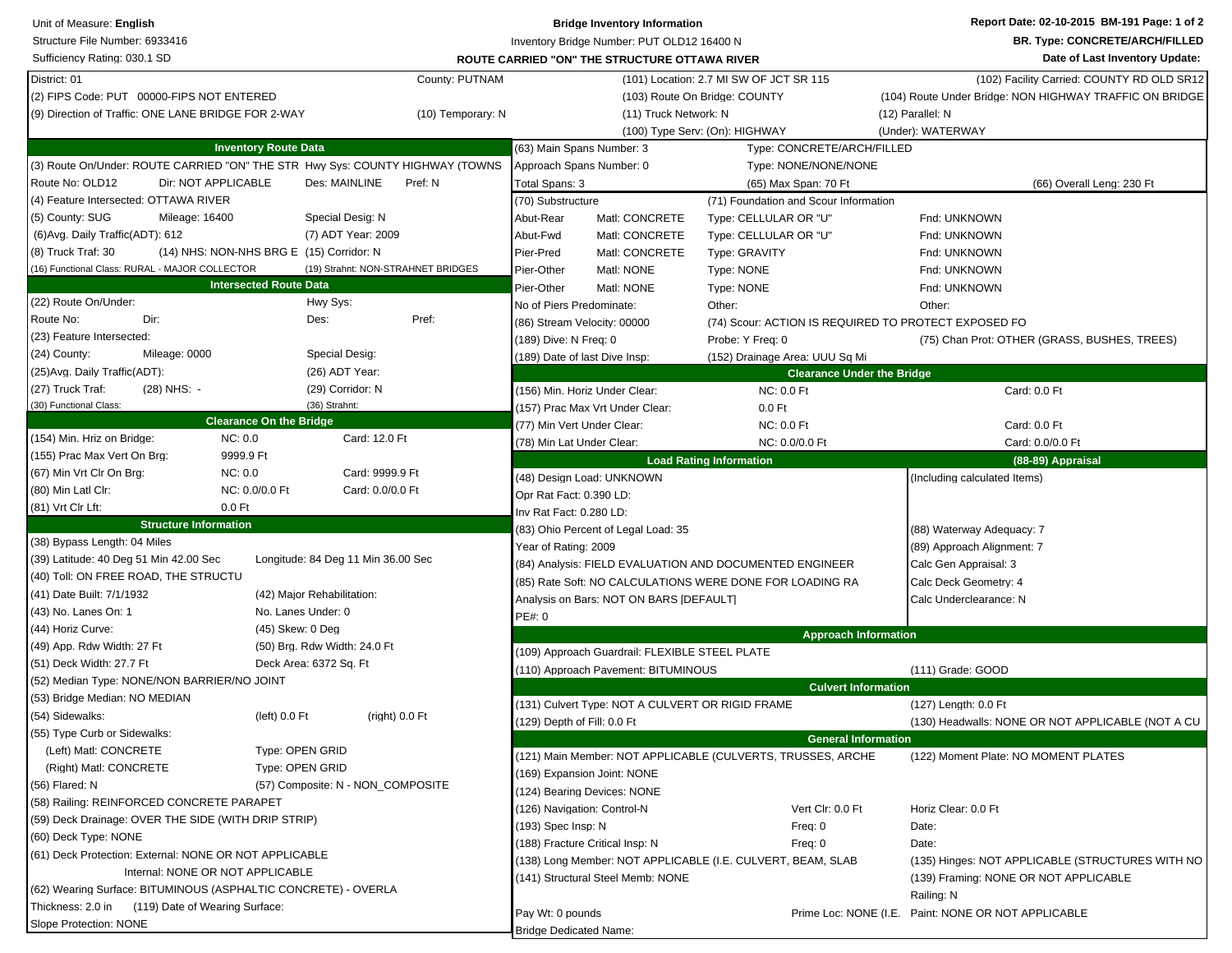| Unit of Measure: English<br>Structure File Number: 6933416<br>Sufficiency Rating: 030.1 SD                                                                                                                                                      |                                                                       |                                                                                                                                                               |                                     |                                         | <b>Bridge Inventory Information</b><br>Inventory Bridge Number: PUT OLD12 16400 N<br><b>ROUTE CARRIED "ON" THE STRUCTURE OTTAWA RIVER</b> |                                        |                                                                                     |                                                                        |                                   |                                                                                                                                           | Report Date: 02-10-2015 BM-191 Page: 2 of 2<br><b>BR. Type: CONCRETE/ARCH/FILLED</b><br>Date of Last Inventory Update: |
|-------------------------------------------------------------------------------------------------------------------------------------------------------------------------------------------------------------------------------------------------|-----------------------------------------------------------------------|---------------------------------------------------------------------------------------------------------------------------------------------------------------|-------------------------------------|-----------------------------------------|-------------------------------------------------------------------------------------------------------------------------------------------|----------------------------------------|-------------------------------------------------------------------------------------|------------------------------------------------------------------------|-----------------------------------|-------------------------------------------------------------------------------------------------------------------------------------------|------------------------------------------------------------------------------------------------------------------------|
|                                                                                                                                                                                                                                                 |                                                                       | <b>General Information (Continued)</b>                                                                                                                        |                                     |                                         |                                                                                                                                           |                                        |                                                                                     |                                                                        | <b>Original Plans Information</b> |                                                                                                                                           |                                                                                                                        |
| (---) Hist Significance: NOT ELIGIBLE<br>(69) Hist Type: CLOSED SPANDREL FILLED<br>(161) Special Features (see below):<br>(105) Border Bridge State: Resp: %(106) SFN:                                                                          | (---) Hist Builder: OHIO STATE HIGHWAY DEPARTMENT                     |                                                                                                                                                               | Hist Build Year: 1932               | (69) NBIS: Y                            |                                                                                                                                           | (142) Fabricator:<br>(143) Contractor: | (---) Microfilm Reel:<br>(151) Standard Drawing:                                    | (144) Ohio Original Construction Project No:                           |                                   |                                                                                                                                           |                                                                                                                        |
|                                                                                                                                                                                                                                                 | <b>Proposed Improvements</b>                                          |                                                                                                                                                               |                                     |                                         | <b>Programming Info</b>                                                                                                                   |                                        |                                                                                     | Aperture Cards: Orig: N Repair: N Fabr: N                              |                                   |                                                                                                                                           |                                                                                                                        |
| (90) Type Work: -<br>(90) Length: Ft<br>(90) Bridge Cost (\$1000s):                                                                                                                                                                             |                                                                       |                                                                                                                                                               |                                     | PID Number:<br>PID Status:<br>PID Date: |                                                                                                                                           |                                        | (153) Repair Projects:                                                              | Plan Information Available: 0 NO PLANS OR INFORMATION AVAILABLE FOR LO |                                   |                                                                                                                                           |                                                                                                                        |
| (90) Roadway Cost (\$1000s):                                                                                                                                                                                                                    |                                                                       |                                                                                                                                                               |                                     |                                         |                                                                                                                                           |                                        |                                                                                     |                                                                        |                                   |                                                                                                                                           |                                                                                                                        |
| (90) Total Project Cost (\$1000s):<br>(91) Future ADT (On Bridge): 849                                                                                                                                                                          |                                                                       | (90) Year:                                                                                                                                                    | (92) Year of Future ADT: 2034       |                                         |                                                                                                                                           |                                        |                                                                                     |                                                                        |                                   |                                                                                                                                           |                                                                                                                        |
|                                                                                                                                                                                                                                                 | <b>Inspection Summary</b>                                             |                                                                                                                                                               | (I-69) Survey Items                 |                                         |                                                                                                                                           |                                        |                                                                                     | <b>Utilities</b>                                                       |                                   |                                                                                                                                           | <b>Special Features</b>                                                                                                |
| $(1-8)$ Deck:<br>(I-32) Superstructure:<br>(I-42) Substructure:<br>(I-50) Culvert:<br>(I-54) Channel:<br>(I-60) Approaches:<br>(I-66) General Appraisal:<br>(I-66) Operational Status:<br>Inspection Date:<br>(94) Desig Insp Freq              | $\overline{4}$<br>N<br>$\overline{4}$<br>P<br>10/23/2013<br>12 Months | Railings:<br>Transitions:<br>Guardrail:<br>Rail Ends:<br>In Depth:<br>Fracture Critical:<br><b>Scour Critical</b><br>Critical Findings:<br>Insp. Update Date: | 10/23/2013                          |                                         |                                                                                                                                           | (46)                                   | Electric:<br>Gas:<br>Sanitary Sewer:<br>Telephone:<br>TV Cable:<br>Water:<br>Other: | ${\sf N}$<br>N<br>N<br>N<br>N<br>N<br>N                                | (161)<br>(184)<br>(162)<br>(163)  | Lighting:<br>Fencing:<br>Glare-Screen:<br>Splash-Guard:<br>Catwalks:<br>Other-Feat:<br>Signs-On:<br>Signs-Under<br>Fence-Ht<br>Noise Barr | N<br>N<br>N<br>N<br>N<br>N<br>N<br>N<br>0.0<br>N                                                                       |
| SFNs Replacing this retired bridge:<br>SFNs That were replaced by this bridge:<br>This bridge was retired and copied to:<br>The bridge was copied from:<br>(95) Insp: COUNTY AGENCY<br>(96) Maint: COUNTY AGENCY<br>(97) Routine: COUNTY AGENCY |                                                                       | 2nd: NONE<br>2nd: NONE<br>2nd: NONE                                                                                                                           | 3rd: NONE<br>3rd: NONE<br>3rd: NONE |                                         |                                                                                                                                           |                                        | <b>INV Field Bridge Marker:</b><br>INT Field Bridge Marker:                         |                                                                        |                                   | PUT - OLD12 - 1640 - N<br>$- 0000 -$                                                                                                      |                                                                                                                        |
| <b>PONTIS CoRe elements and Conditions States</b><br>Elem No.                                                                                                                                                                                   | <b>CoRe Element Description</b>                                       |                                                                                                                                                               | <b>Total Quantity</b>               | Unit Meas.                              | Condition State Percents(*)<br>$\overline{2}$                                                                                             | $\mathbf{3}$<br>$\overline{4}$         | 5 <sub>5</sub>                                                                      |                                                                        |                                   |                                                                                                                                           |                                                                                                                        |

|  |  |  | (*) Percentages should add to 100% |
|--|--|--|------------------------------------|